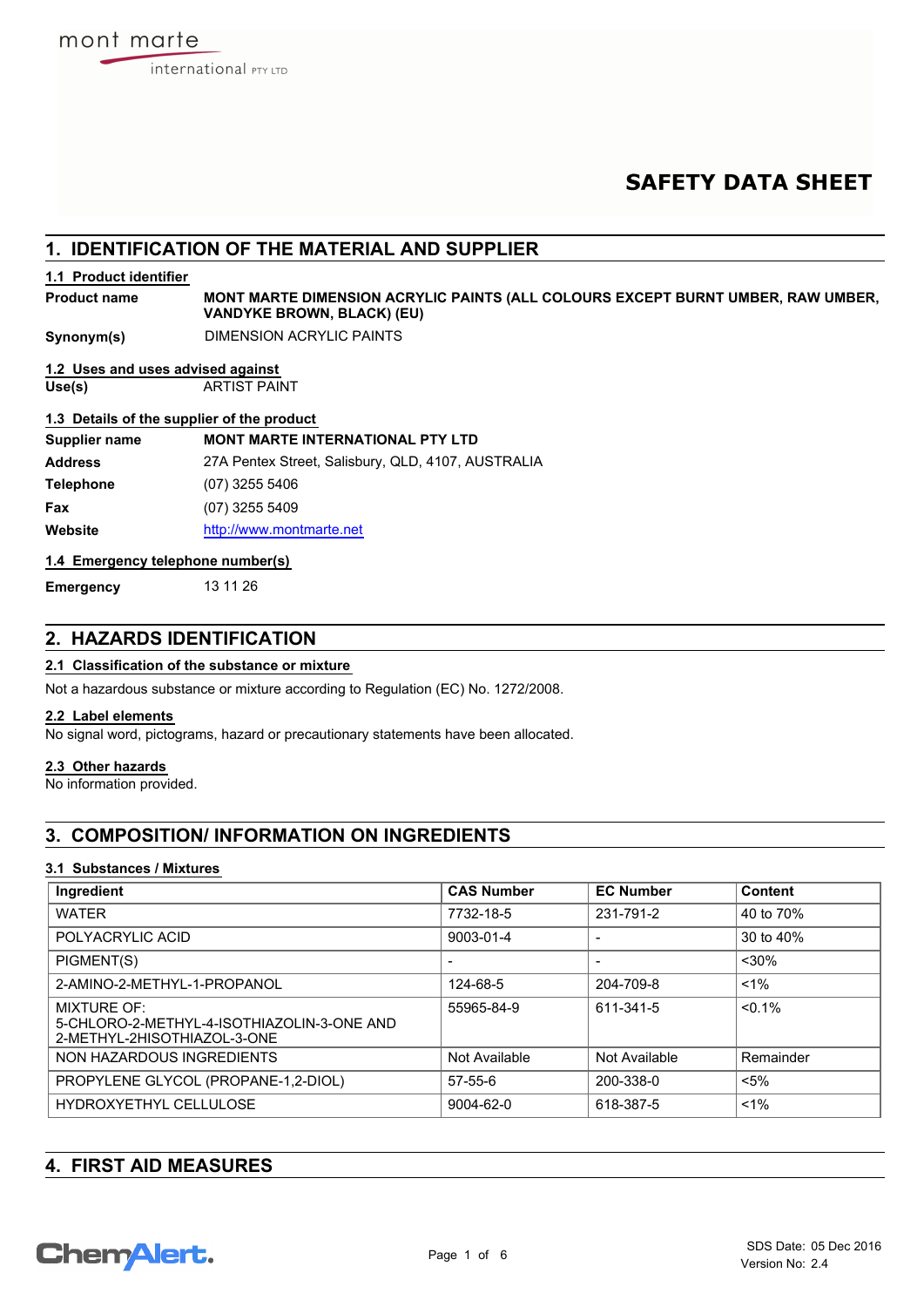## **4.1 Description of first aid measures**

If in eyes, hold eyelids apart and flush continuously with running water. Continue flushing until advised to stop by a Poisons Information Centre, a doctor, or for at least 15 minutes. **Eye Inhalation** If inhaled, remove from contaminated area. Apply artificial respiration if not breathing. If skin or hair contact occurs, remove contaminated clothing and flush skin and hair with running water. Continue flushing with water until advised to stop by a Poisons Information Centre or a doctor. **Skin** For advice, contact a Poisons Information Centre on +61 2 9845 3111 (Sydney - Australia) or a doctor (at once). If swallowed, do not induce vomiting. **Ingestion**

**First aid facilities** None allocated.

#### **4.2 Most important symptoms and effects, both acute and delayed**

Adverse effects not expected from this product under normal conditions of use.

#### **4.3 Immediate medical attention and special treatment needed**

Treat symptomatically.

## **5. FIRE FIGHTING MEASURES**

#### **5.1 Extinguishing media**

Use an extinguishing agent suitable for the surrounding fire.

#### **5.2 Special hazards arising from the substance or mixture**

Non flammable. May evolve toxic gases if strongly heated.

## **5.3 Advice for firefighters**

No fire or explosion hazard exists.

## **6. ACCIDENTAL RELEASE MEASURES**

## **6.1 Personal precautions, protective equipment and emergency procedures**

Wear Personal Protective Equipment (PPE) as detailed in section 8 of the SDS.

## **6.2 Environmental precautions**

Prevent product from entering drains and waterways.

#### **6.3 Methods of cleaning up**

If spilt, collect and reuse where possible. Alternatively, contain spillage, then collect and place in suitable containers for disposal.

#### **6.4 Reference to other sections**

See Sections 8 and 13 for exposure controls and disposal.

## **7. HANDLING AND STORAGE**

## **7.1 Precautions for safe handling**

Before use carefully read the product label. Use of safe work practices are recommended to avoid eye or skin contact and inhalation. Observe good personal hygiene, including washing hands before eating. Prohibit eating, drinking and smoking in contaminated areas.

### **7.2 Conditions for safe storage, including any incompatibilities**

Store in a cool, dry, well ventilated area, removed from incompatible substances and foodstuffs. Ensure containers are adequately labelled, protected from physical damage and sealed when not in use.

#### **7.3 Specific end use(s)**

No information provided.

# **ChemAlert.**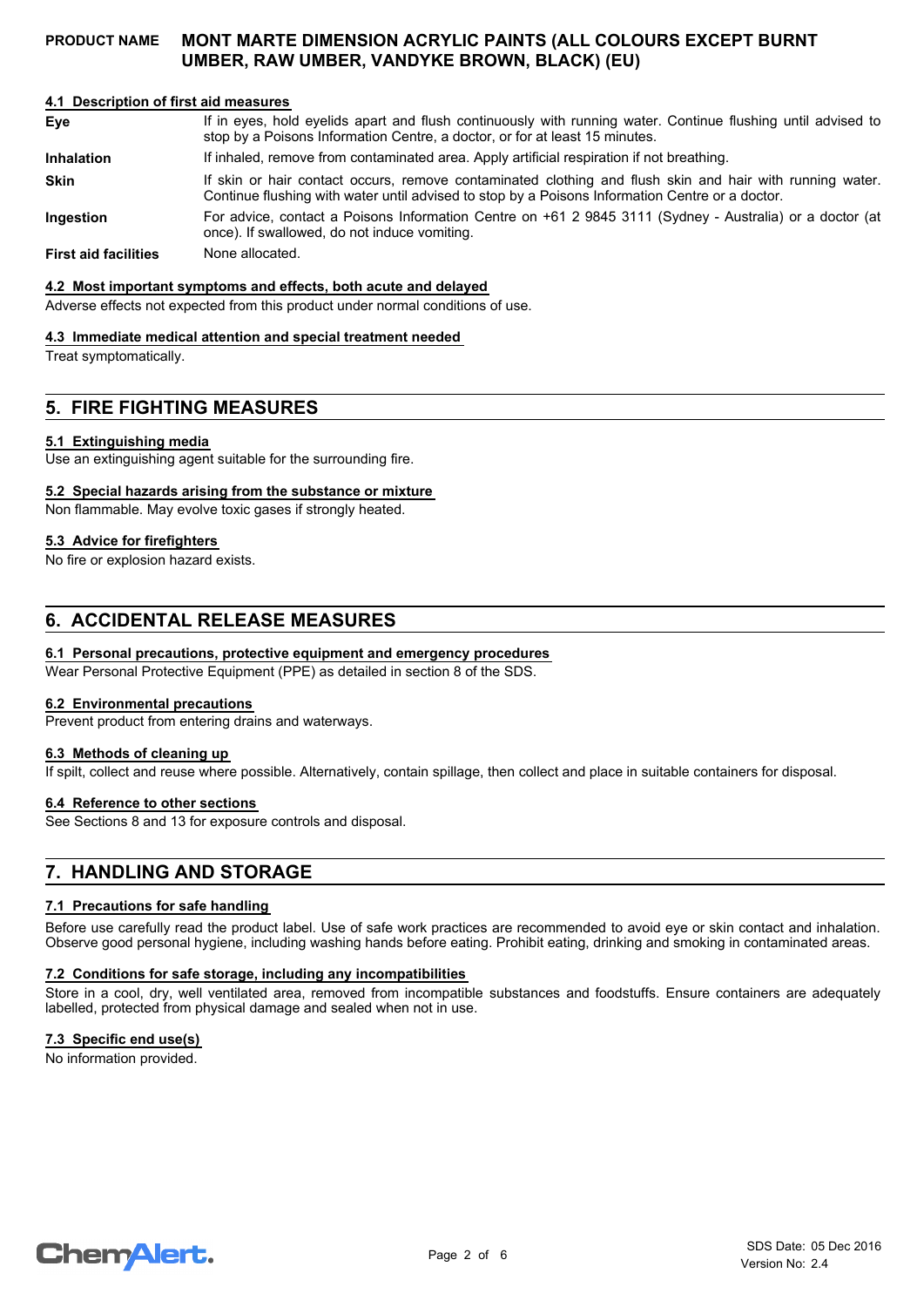## **8. EXPOSURE CONTROLS / PERSONAL PROTECTION**

## **8.1 Control parameters**

## **Exposure standards**

| Ingredient                                     | Reference     | <b>TWA</b> |                   | <b>STEL</b> |                   |
|------------------------------------------------|---------------|------------|-------------------|-------------|-------------------|
|                                                |               | ppm        | mq/m <sup>3</sup> | ppm         | mq/m <sup>3</sup> |
| 2-Amino-2-methylpropanol (AMP)                 | OEL (Germany) |            | 4.6               | --          | $\hspace{0.05cm}$ |
| Propan-1,2-diol                                | OEL (Norway)  | 25         | 79                | --          | $- -$             |
| Propane-1,2-diol (particulates only)           | WEL (UK)      | $- -$      | 10                | --          | $- -$             |
| Propane-1,2-diol (total vapour & particulates) | WEL (UK)      | 150        | 474               | --          | --                |

## **Biological limits**

No biological limit values have been entered for this product.

## **8.2 Exposure controls**

**Engineering controls** Avoid inhalation. Use in well ventilated areas.

## **PPE**

| Eye / Face         | When using large quantities or where heavy contamination is likely, wear splash-proof goggles. |
|--------------------|------------------------------------------------------------------------------------------------|
| <b>Hands</b>       | With prolonged use, wear PVC or rubber gloves.                                                 |
| <b>Body</b>        | Not required under normal conditions of use.                                                   |
| <b>Respiratory</b> | Not required under normal conditions of use.                                                   |

## **9. PHYSICAL AND CHEMICAL PROPERTIES**

## **9.1 Information on basic physical and chemical properties**

| <b>Appearance</b>                | <b>COLOURED PASTE</b> |
|----------------------------------|-----------------------|
| Odour                            | <b>ODOURLESS</b>      |
| Flammability                     | <b>NON FLAMMABLE</b>  |
| <b>Flash point</b>               | <b>NOT RELEVANT</b>   |
| <b>Boiling point</b>             | $100^{\circ}$ C       |
| <b>Melting point</b>             | <b>NOT AVAILABLE</b>  |
| <b>Evaporation rate</b>          | <b>NOT AVAILABLE</b>  |
| рH                               | 8.0 to 9.0            |
| Vapour density                   | <b>NOT AVAILABLE</b>  |
| <b>Specific gravity</b>          | 1.09 to 1.29          |
| Solubility (water)               | SOLUBLE               |
| Vapour pressure                  | <b>NOT AVAILABLE</b>  |
| <b>Upper explosion limit</b>     | <b>NOT RELEVANT</b>   |
| Lower explosion limit            | <b>NOT RELEVANT</b>   |
| <b>Partition coefficient</b>     | <b>NOT AVAILABLE</b>  |
| <b>Autoignition temperature</b>  | <b>NOT AVAILABLE</b>  |
| <b>Decomposition temperature</b> | <b>NOT AVAILABLE</b>  |
| Viscosity                        | <b>NOT AVAILABLE</b>  |
| <b>Explosive properties</b>      | <b>NOT AVAILABLE</b>  |
| <b>Oxidising properties</b>      | <b>NOT AVAILABLE</b>  |
| <b>Odour threshold</b>           | <b>NOT AVAILABLE</b>  |

## **10. STABILITY AND REACTIVITY**

## **10.1 Reactivity**

Carefully review all information provided in sections 10.2 to 10.6.

## **10.2 Chemical stability**

Stable under recommended conditions of storage.

## **10.3 Possibility of hazardous reactions**

Polymerization is not expected to occur.

# **Chemalert.**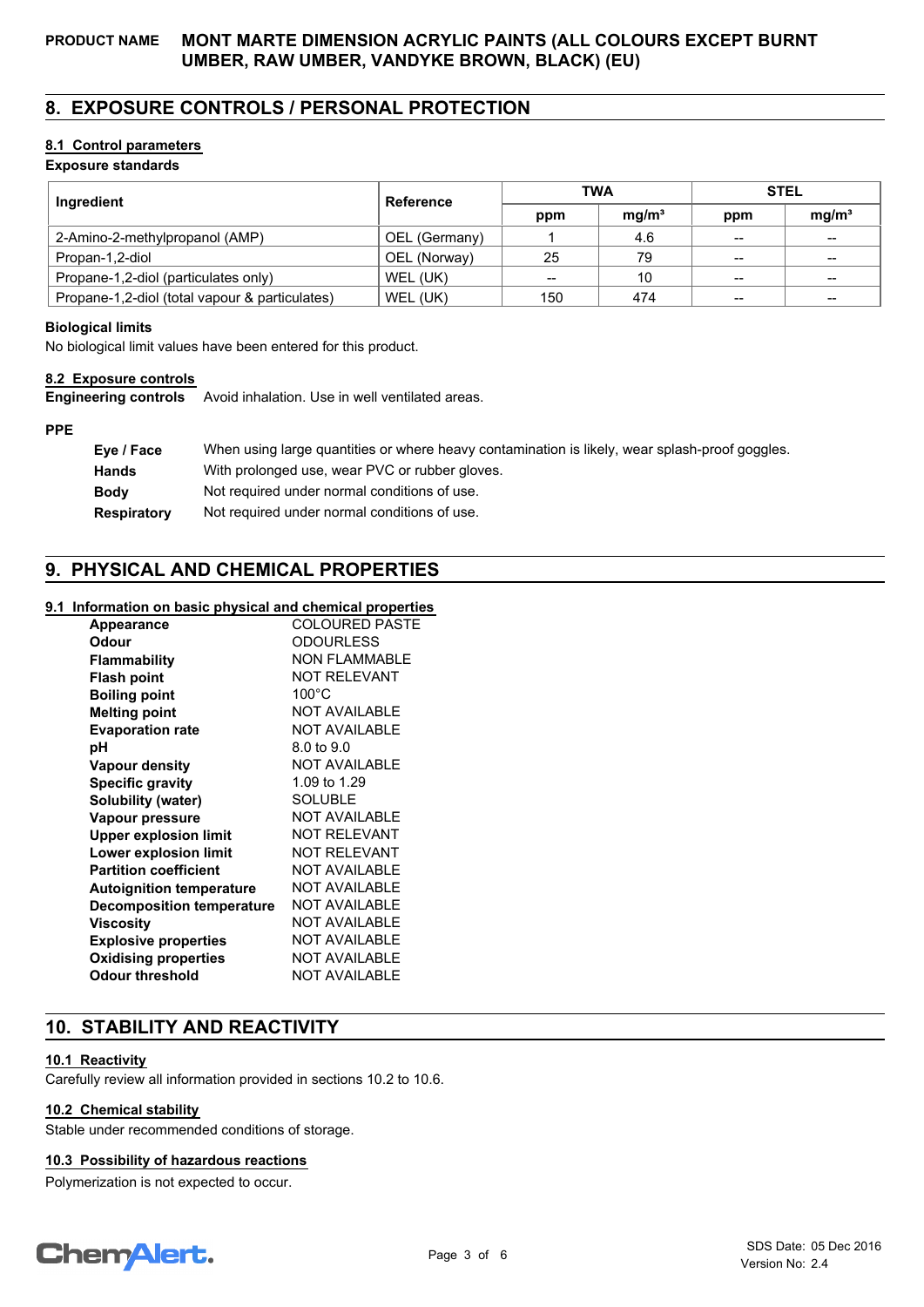## **10.4 Conditions to avoid**

Avoid contact with incompatible substances.

#### **10.5 Incompatible materials**

Incompatible with oxidising agents (e.g. hypochlorites), acids (e.g. nitric acid) and alkalis (e.g. sodium hydroxide).

#### **10.6 Hazardous decomposition products**

May evolve toxic gases if heated to decomposition.

## **11. TOXICOLOGICAL INFORMATION**

## **11.1 Information on toxicological effects**

**Acute toxicity**

No known toxicity data is available for this product. Based on available data, the classification criteria are not met.

## **Information available for the ingredient(s):**

| Ingredient                                                                                       |  | <b>Oral Toxicity (LD50)</b> | <b>Dermal Toxicity (LD50)</b> | <b>Inhalation Toxicity</b><br>(LC50) |
|--------------------------------------------------------------------------------------------------|--|-----------------------------|-------------------------------|--------------------------------------|
| POLYACRYLIC ACID                                                                                 |  | 2500 mg/kg (rat)            | --                            | --                                   |
| 2-AMINO-2-METHYL-1-PROPANOL                                                                      |  | 2150 mg/kg (mouse)          | --                            | --                                   |
| <b>MIXTURE OF:</b><br>5-CHLORO-2-METHYL-4-ISOTHIAZOLIN-3-ONE<br>AND 2-METHYL-2HISOTHIAZOL-3-ONE  |  | 53 mg/kg (rat)              | --                            | --                                   |
| PROPYLENE GLYCOL (PROPANE-1,2-DIOL)                                                              |  | $>$ 2080 mg/kg (quail)      | 20800 mg/kg (rabbit)          | --                                   |
| <b>Skin</b><br>Not classified as a skin irritant. Contact may result in mild irritation.         |  |                             |                               |                                      |
| Eye<br>Not classified as an eye irritant. Contact may cause discomfort, lacrimation and redness. |  |                             |                               |                                      |
| <b>Sensitisation</b><br>Not classified as causing skin or respiratory sensitisation.             |  |                             |                               |                                      |

| <b>Mutagenicity</b>         | Not classified as a mutagen.                                   |
|-----------------------------|----------------------------------------------------------------|
| Carcinogenicity             | Not classified as a carcinogen.                                |
| <b>Reproductive</b>         | Not classified as a reproductive toxin.                        |
| STOT - single<br>exposure   | Not classified as causing organ damage from single exposure.   |
| STOT - repeated<br>exposure | Not classified as causing organ damage from repeated exposure. |
| <b>Aspiration</b>           | This product does not present an aspiration hazard.            |

## **12. ECOLOGICAL INFORMATION**

## **12.1 Toxicity**

No information provided.

#### **12.2 Persistence and degradability**

No information provided.

## **12.3 Bioaccumulative potential**

No information provided.

#### **12.4 Mobility in soil**

No information provided.

#### **12.5 Results of PBT and vPvB assessment**

No information provided.

#### **12.6 Other adverse effects**

No information provided.

## **13. DISPOSAL CONSIDERATIONS**

# **ChemAlert.**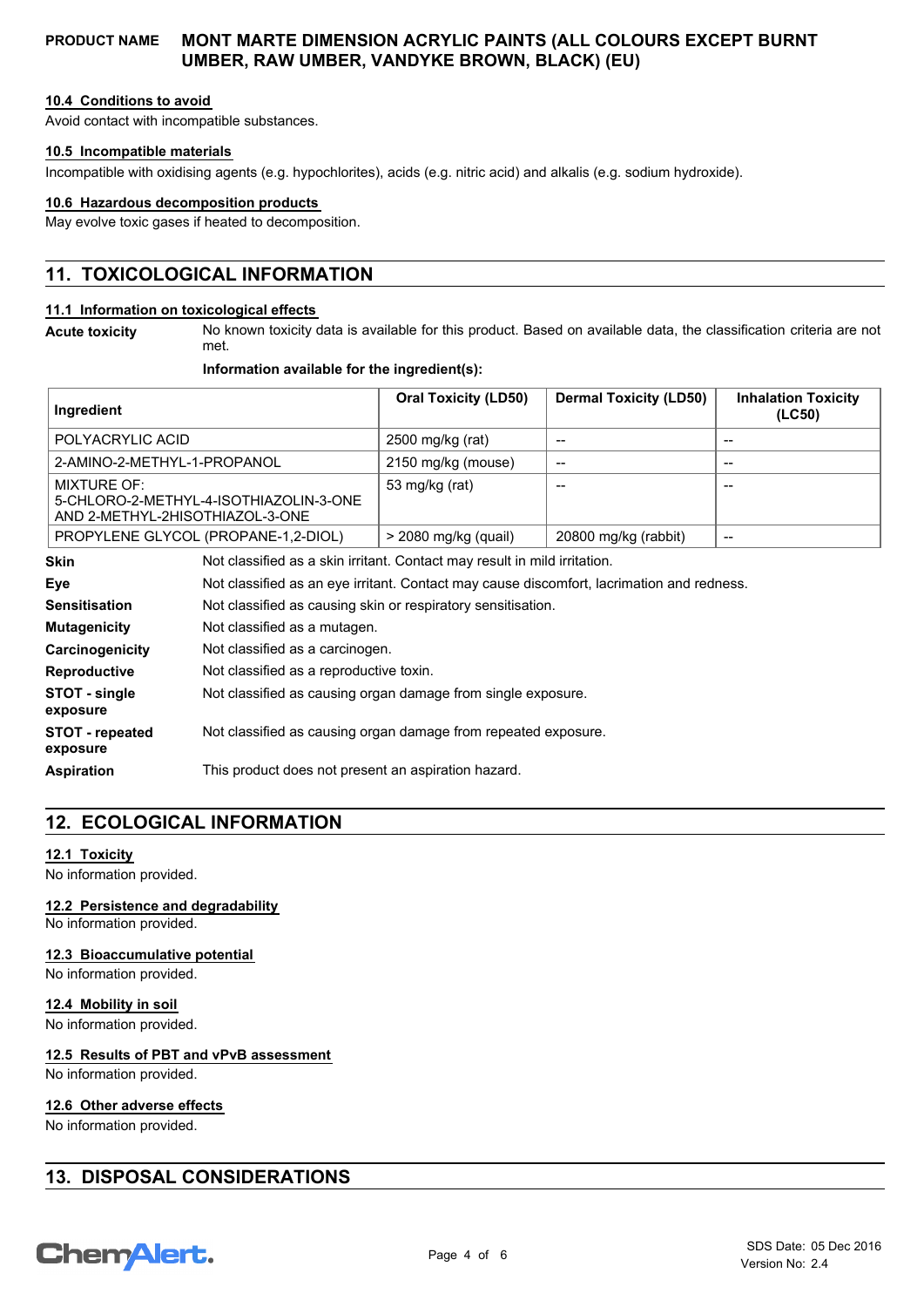## **13.1 Waste treatment methods**

For small amounts, absorb with sand, vermiculite or similar and dispose of to an approved landfill site. Contact the manufacturer/supplier for additional information if disposing of large quantities (if required). **Waste disposal** Legislation **Dispose of in accordance with relevant local legislation.** 

## **14. TRANSPORT INFORMATION**

## **NOT CLASSIFIED AS A DANGEROUS GOOD BY THE CRITERIA OF ADR, IMDG OR IATA**

|                                     | LAND TRANSPORT (ADR / RID) | <b>SEA TRANSPORT (IMDG / IMO)</b> | AIR TRANSPORT (IATA / ICAO) |
|-------------------------------------|----------------------------|-----------------------------------|-----------------------------|
| 14.1 UN Number                      | None allocated.            | None allocated.                   | None allocated.             |
| 14.2 Proper<br><b>Shipping Name</b> | None allocated.            | None allocated.                   | None allocated.             |
| 14.3 Transport<br>hazard class      | None allocated.            | None allocated.                   | None allocated.             |
| 14.4 Packing Group                  | None allocated.            | None allocated.                   | None allocated.             |

#### **14.5 Environmental hazards**

No information provided.

## **14.6 Special precautions for user**

## **15. REGULATORY INFORMATION**

#### **15.1 Safety, health and environmental regulations/legislation specific for the substance or mixture**

Not a hazardous substance or mixture according to EC-directives 67/548/EEC or 1999/45/EC.

| <b>Classifications</b> | None allocated.                                                                                                                                                                                                                                               |
|------------------------|---------------------------------------------------------------------------------------------------------------------------------------------------------------------------------------------------------------------------------------------------------------|
| <b>Risk phrases</b>    | None allocated.                                                                                                                                                                                                                                               |
| <b>Safety phrases</b>  | None allocated.                                                                                                                                                                                                                                               |
| Inventory listing(s)   | <b>AUSTRALIA: AICS (Australian Inventory of Chemical Substances)</b><br>All components are listed on AICS, or are exempt.<br><b>EUROPE:EINECS (European Inventory of Existing Chemical Substances)</b><br>All components are listed on EINECS, or are exempt. |

#### **15.2 Chemical safety assessment**

No information provided.

**Additional information**

## **16. OTHER INFORMATION**

## PERSONAL PROTECTIVE EQUIPMENT GUIDELINES:

The recommendation for protective equipment contained within this report is provided as a guide only. Factors such as method of application, working environment, quantity used, product concentration and the availability of engineering controls should be considered before final selection of personal protective equipment is made.

HEALTH EFFECTS FROM EXPOSURE: It should be noted that the effects from exposure to this product will depend on several factors including: frequency and duration of use; quantity used; effectiveness of control measures; protective equipment used and method of application. Given that it is impractical to prepare a report which would encompass all possible scenarios, it is anticipated that users will assess the risks and apply control methods where appropriate.

```
ChemAlert.
```